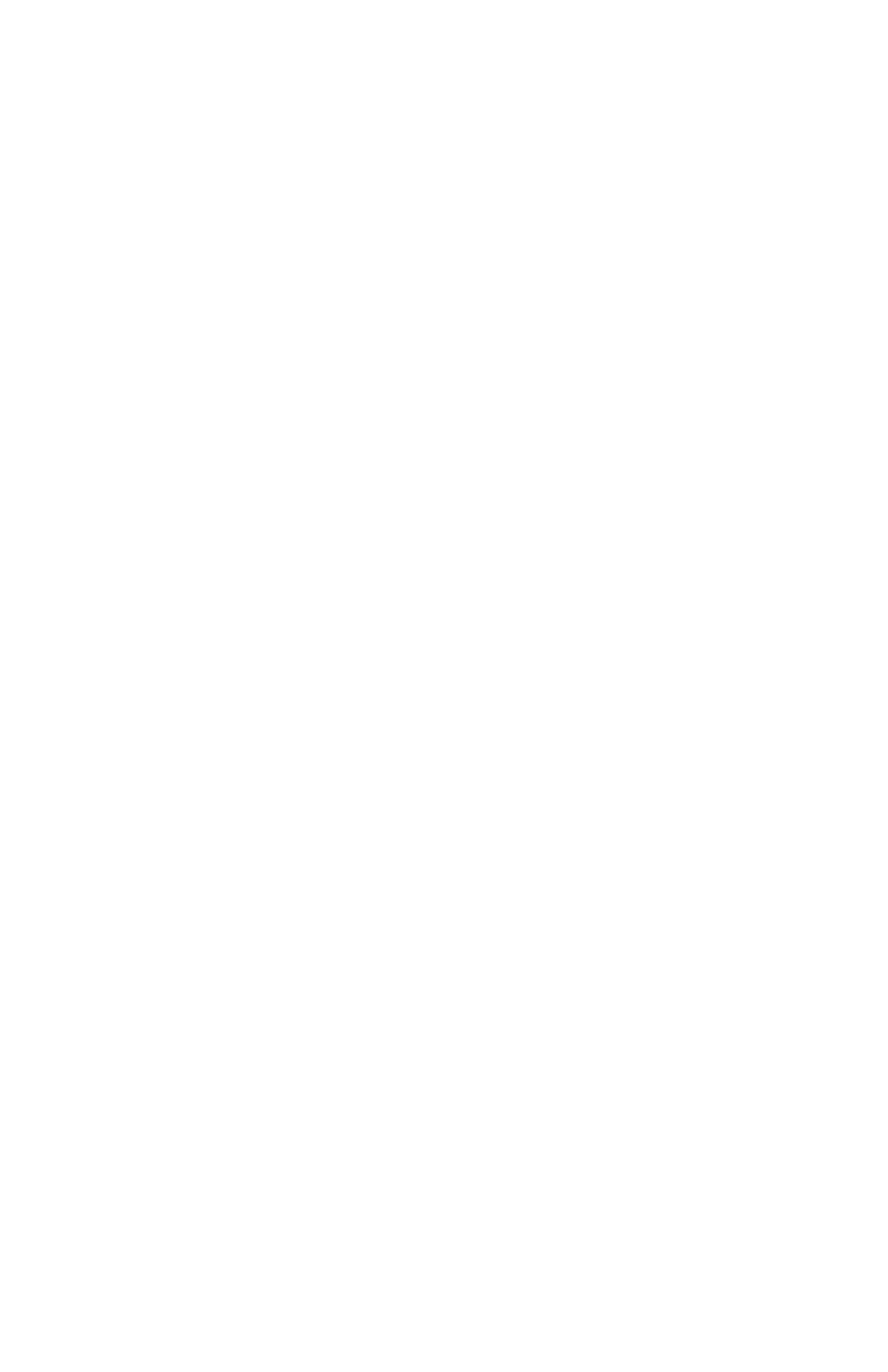

# **Sunset United Church**

April 2, 2021- Good Friday Minister: Rev. Tricia Gerhard (she/her) Children & Youth Minister: Michelle McConkey (she/her) Choir Director: Corinne Groff (she/her) Pianist: Shirley Hill (she/her) Reader: Mark Pitman (he/him) Special Music: Sunset Covid Choir



Sunset United, located on Treaty 4 Territory, is an Affirming community of faith. All are welcome here.

# **WE GATHER**

**Prelude**

**Welcome & Announcements**

**Centering Music**

**Call to Worship\*** We have been here before – **A place of grieving and mourning.** We have been here before – **A day that seems it won't end.** We have been here before – **Knee deep in fear, knee deep in doubt.** We have been here before – **Good Friday, the day before Christ died.**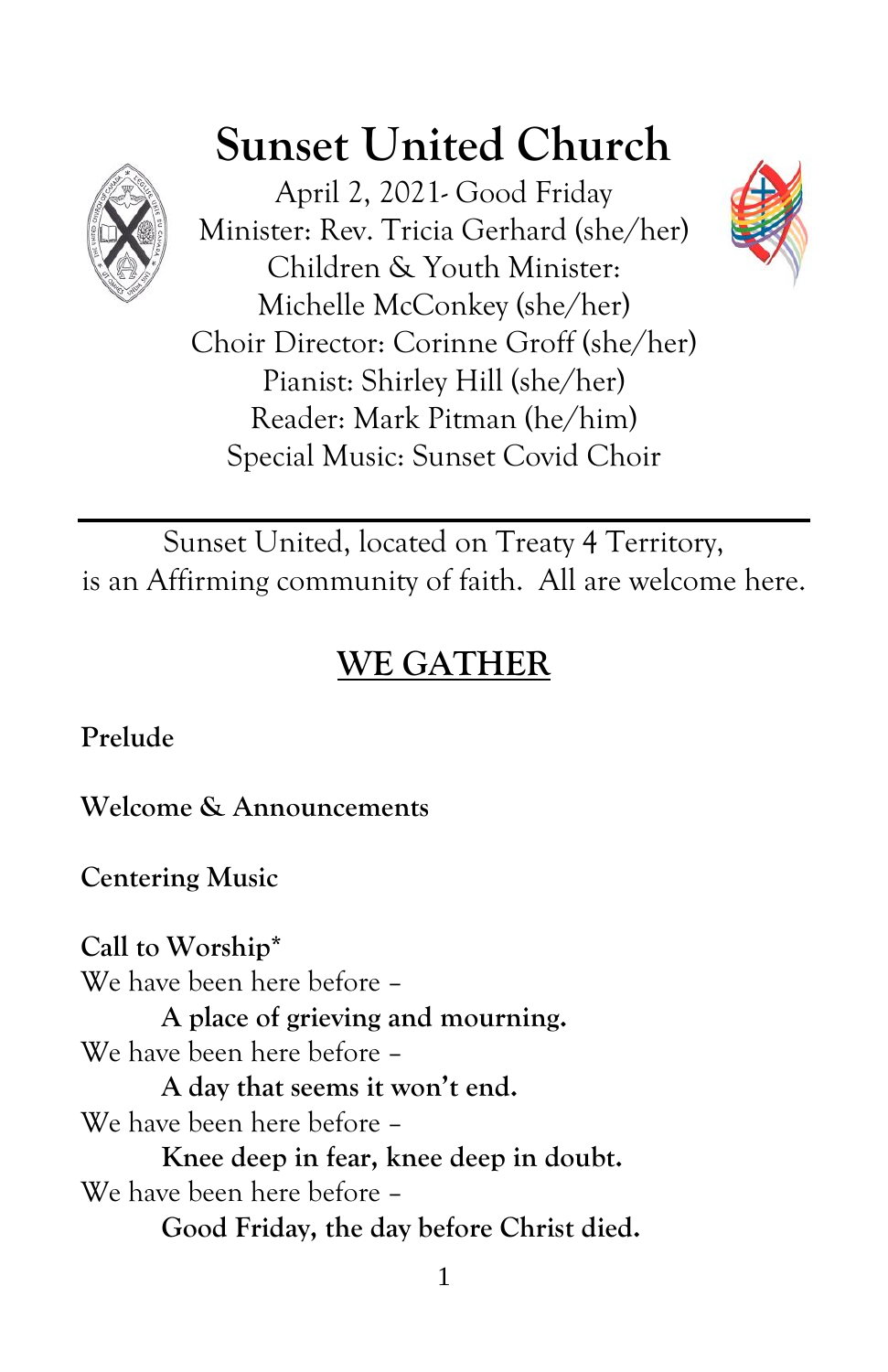So once again, we find ourselves here –

**In community, in God's arms.**

Where else would we go when the world falls apart? Let us worship holy God.

**Hymn:** VU#182 Stay with Us Through the Night \*\*

- *1. Stay with us through the night. Stay with us through the pain. Stay with us, blessed stranger till the morning breaks again.*
- *2. Stay with us through the night. Stay with us through the grief. Stay with us, blessed stranger till the morning brings relief.*
- *3. Stay with us through the night. Stay with us through the dread. Stay with us, blessed stranger Till the morning breaks new bread.*

**Call to Confession\***

**Holy God, We admit that we struggle with this day. We struggle with Good Friday For three reasons. First, no one likes to see another suffer. On this day we are face to face with the cross,**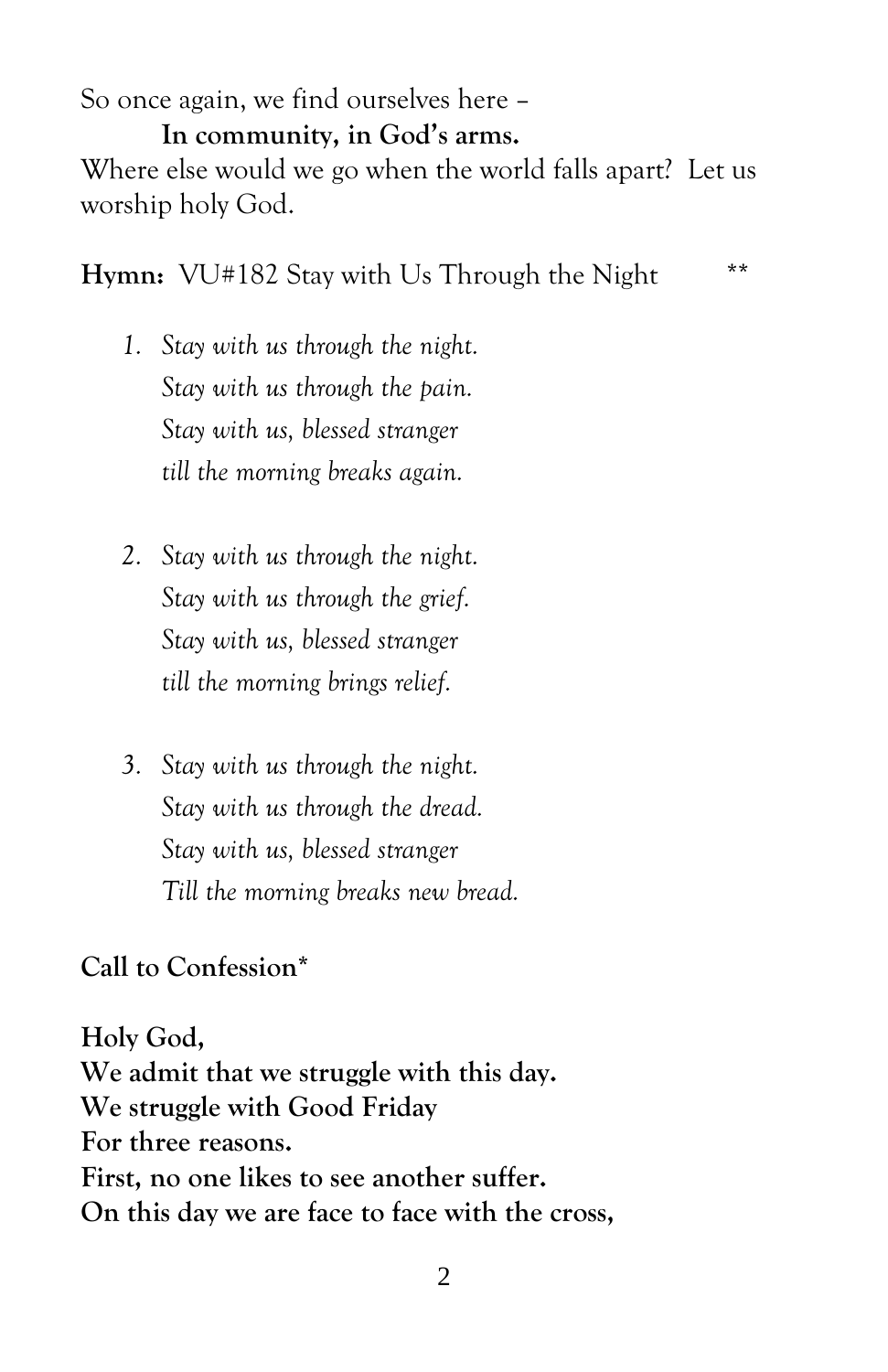**And your suffering is hard for us to bear. Second, the pain of this day Reminds us of the pain of past and present days, And our own pain is hard for us to bear. Third, we are reminded of the suffering we cast onto others, which means we have to confront the pain we have caused you. So forgive us for skirting Around the edges of this day. Forgive us for averting our eyes And avoiding the sinking feeling in our chests. Forgive us for distracting ourselves From the hurt, And forgive us for the ways In which we add to the suffering of the world. We do not like to be here – A place of grief and despair, At the foot of the cross, Face to face with state sanctioned violence. And yet, here is where we are. So forgive us, And then use us for your good. Gratefully we pray, Amen.**

#### **Words of Forgiveness\*:**

Family of faith, Even on this day, Even at the foot of the cross, Even here, Even now, Christ is saying "Forgive them. They know not what they do."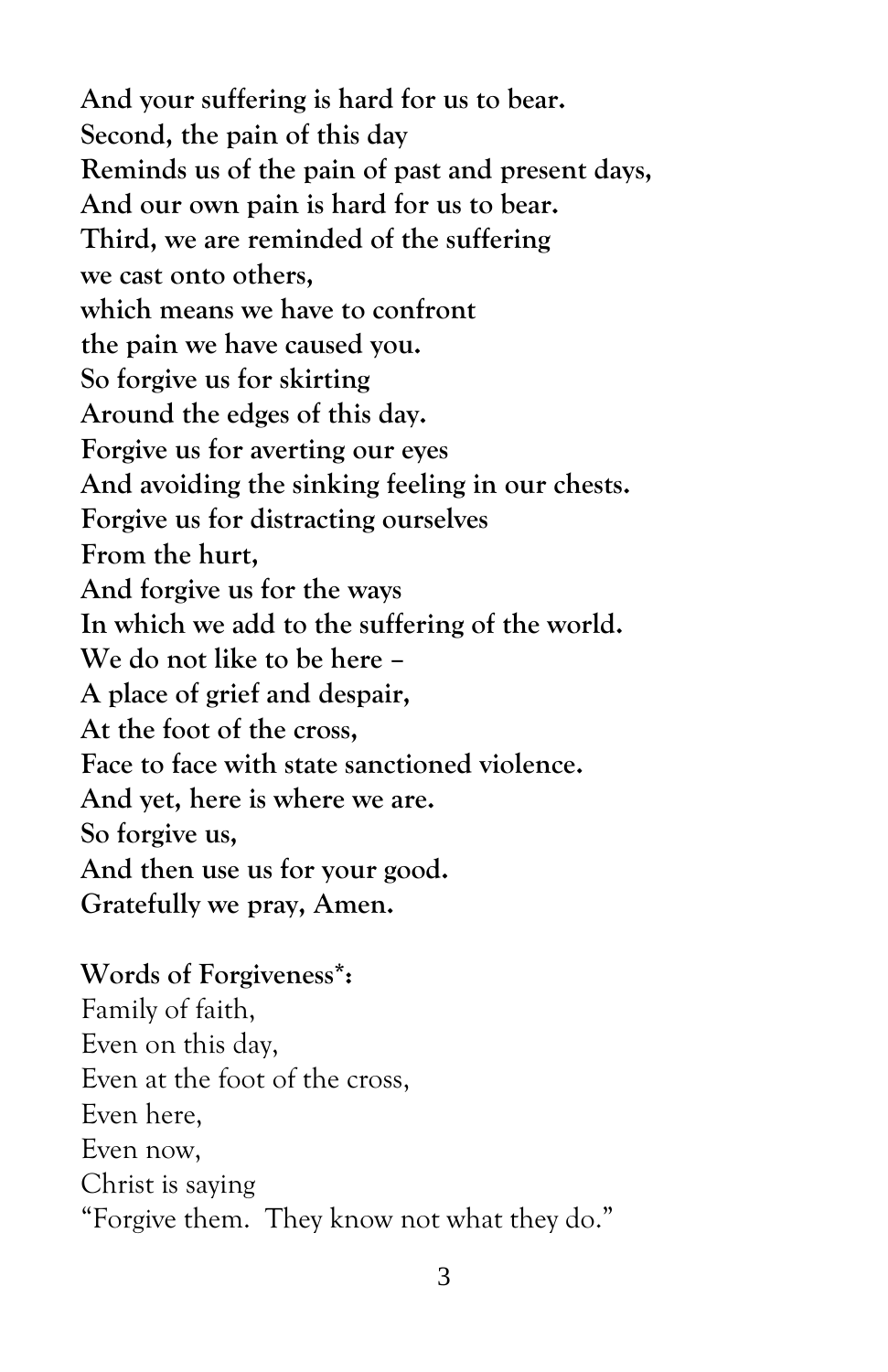We often don't feel that we deserve this grace, But we receive it nonetheless. Say these words aloud with me, And trust that they belong to you:

**In my best and worst moments, I am a child of God. Nothing can separate me from that truth, Not even death. Thanks be to God. Amen.**

**Sharing the Story**

**Scripture:** Mark 14: 1-2, 10-11, 17-19

**JUDAS**

**Hymn:** VU#148 Jesus, Remember Me \*\*\*

*Jesus, remember me when you come into your kingdom. Jesus, remember me when you come into your kingdom.*

**Scripture:** Mark 14: 53-65

### **THE HIGH PRIEST**

#### **Hymn: VU#148 Jesus, Remember Me**

*Jesus, remember me when you come into your kingdom. Jesus, remember me when you*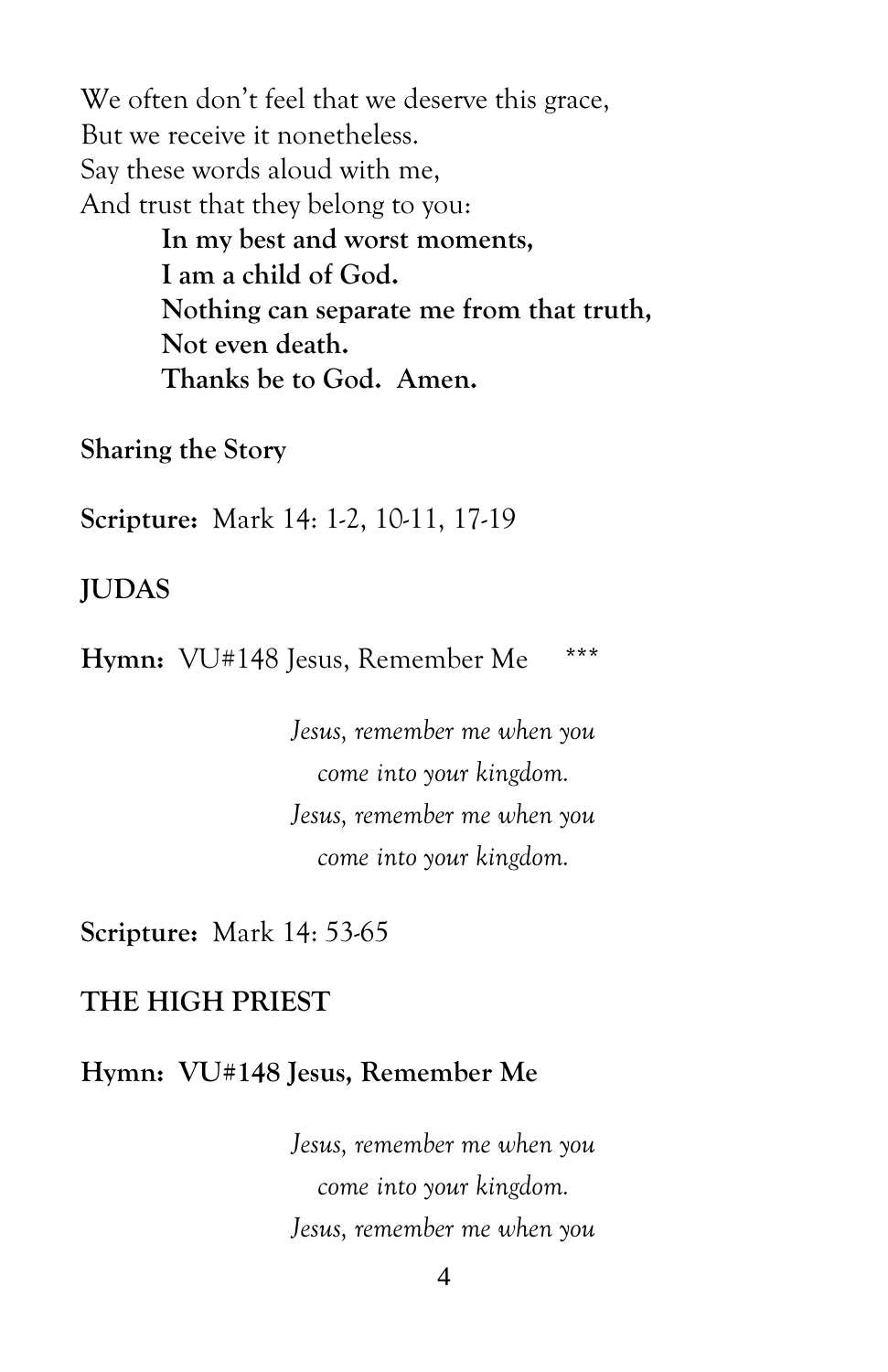*come into your kingdom.*

**Scripture:** Mark 14: 26-31

#### **PETER'S STORY**

#### **Hymn: VU#148 Jesus, Remember Me**

*Jesus, remember me when you come into your kingdom. Jesus, remember me when you come into your kingdom.*

**Scripture:** Mark 15: 1-15

#### **PILATE'S STORY**

**Scripture:** Mark 15: 16-20

#### **A SOLDIER'S STORY**

Hymn:  $VU#148$  Iesus, Remember Me

*Jesus, remember me when you come into your kingdom. Jesus, remember me when you come into your kingdom.*

**Scripture:** Mark 15: 21-32

## **SIMON OF CYRENE**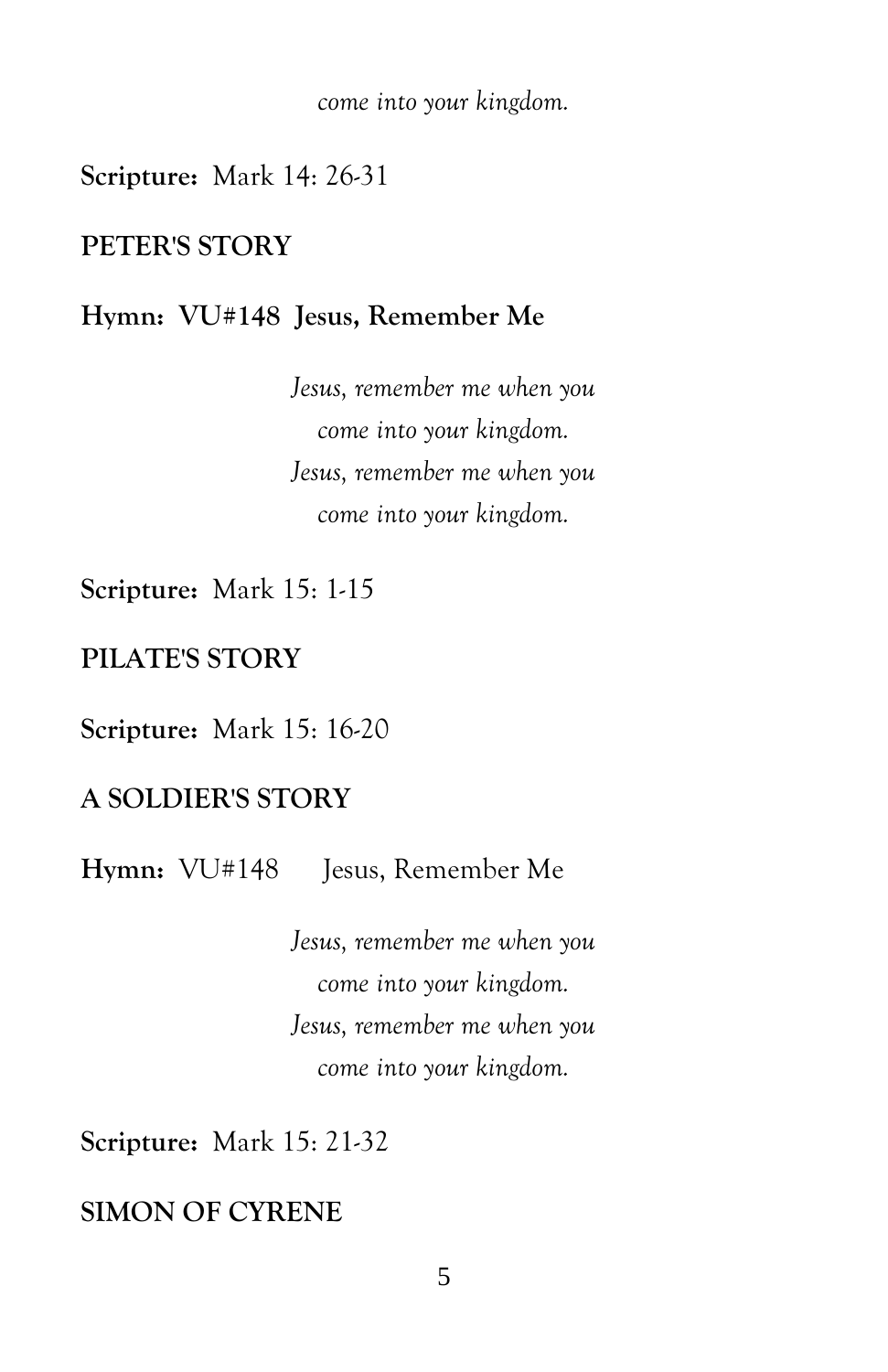#### **Hymn:** VU#148 Jesus, Remember Me

*Jesus, remember me when you come into your kingdom. Jesus, remember me when you come into your kingdom.*

**Scripture:** Mark 15: 33-41

#### **MARY MAGDALENE**

**Hymn:** VU#134 Shadows Gather, Deep and Cold \*\*\*\* *1. Shadows gather, deep and cold; lamplight flickers, fades and fails. Lord, you know what daybreak holds: thorns and beatings, cross and nails. You will be denied, betrayed when the rooster wakes the sun. Yet you kneel alone and pray, 'Not my will, but thine be done.'*

*2. In the watches of the night, in the hour when darkness reigns, in the grief that has no light, in the time of fear and pain, then we hold fast to your way, to the victory you have won. Jesus, teach us how to pray, 'Not my will, but thine be done.'*